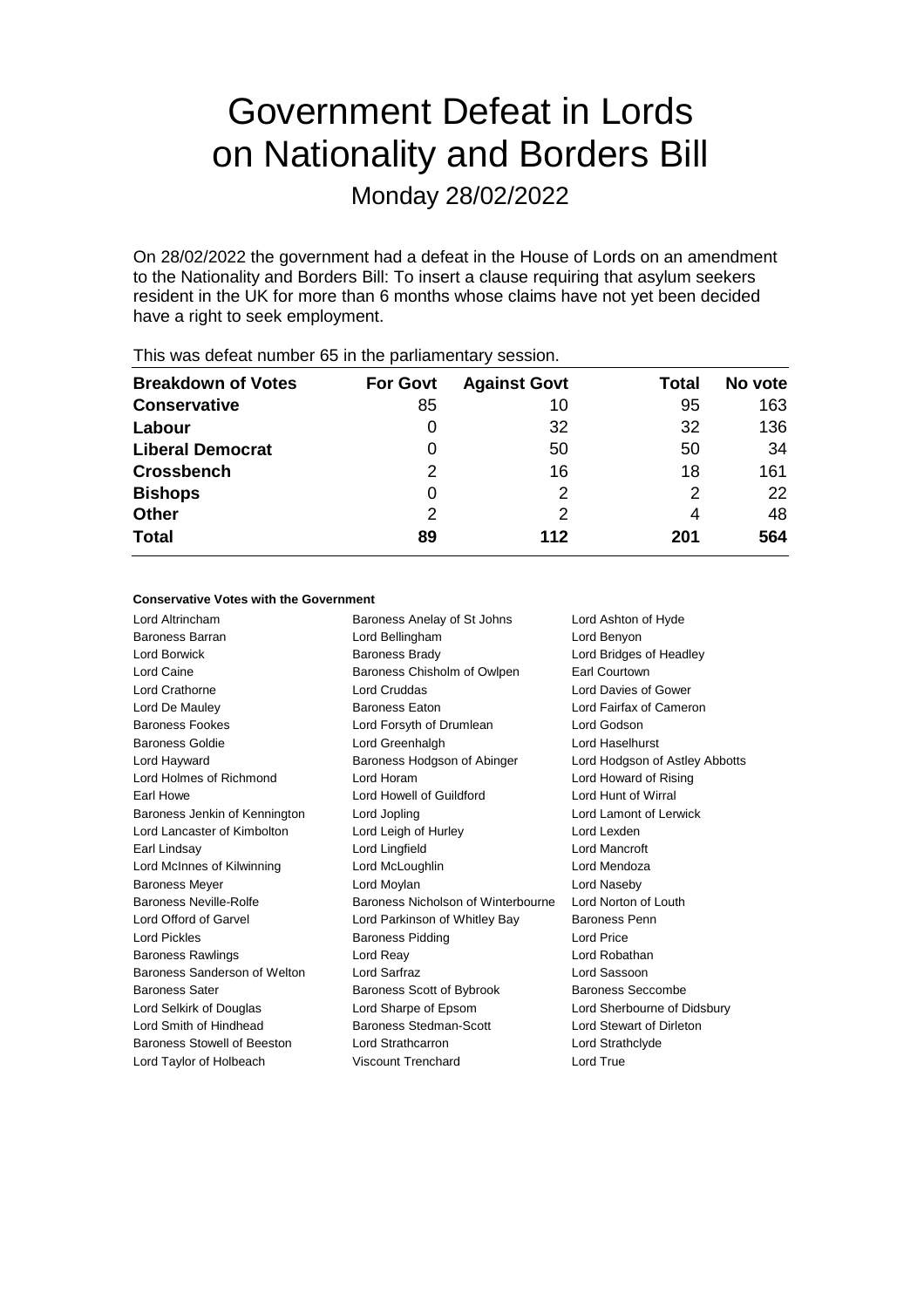| Lord Udny-Lister           |
|----------------------------|
| Lord Wharton of Yarm       |
| Viscount Younger of Leckie |

Baroness Vere of Norbiton Lord Wei Baroness Williams of Trafford Lord Wolfson of Tredegar

#### **Conservative Votes against the Government**

Baroness Warsi

Lord Bethell **Baroness Foster of Oxton** Lord Hamilton of Epsom Lord Kamall **Lord Marlesford** Baroness Mobarik Lord Porter of Spalding **Lord Randall of Uxbridge** Baroness Stroud

## **Labour Votes with the Government**

#### **Labour Votes against the Government**

| Baroness Blake of Leeds       | <b>Baroness Blower</b>               | Lord Browne of Ladyton         |
|-------------------------------|--------------------------------------|--------------------------------|
| Baroness Bryan of Partick     | Lord Campbell-Savours                | Lord Cashman                   |
| Baroness Chakrabarti          | <b>Viscount Chandos</b>              | Baroness Chapman of Darlington |
| Lord Coaker                   | <b>Baroness Corston</b>              | Lord Davies of Brixton         |
| Baroness Hayman of Ullock     | Lord Hendy                           | Lord Howarth of Newport        |
| Lord Hunt of Kings Heath      | Baroness Kennedy of The Shaws        | Lord Kennedy of Southwark      |
| Lord Khan of Burnley          | <b>Baroness Lister of Burtersett</b> | <b>Baroness Mallalieu</b>      |
| Lord McNicol of West Kilbride | <b>Baroness Merron</b>               | <b>Baroness Osamor</b>         |
| Lord Pendry                   | Lord Rosser                          | <b>Baroness Sherlock</b>       |
| Baroness Smith of Basildon    | <b>Viscount Stansgate</b>            | Lord Tunnicliffe               |
| Lord Watson of Invergowrie    | <b>Baroness Whitaker</b>             |                                |
|                               |                                      |                                |

### **Liberal Democrat Votes with the Government**

#### **Liberal Democrat Votes against the Government**

| Lord Addington              | Lord Allan of Hallam             | <b>Baroness</b>  |
|-----------------------------|----------------------------------|------------------|
| Lord Beith                  | <b>Baroness Brinton</b>          | Lord Brud        |
| <b>Lord Burnett</b>         | <b>Baroness Burt of Solihull</b> | Lord Cam         |
| Lord Dholakia               | Lord Foster of Bath              | Lord Fox         |
| Baroness Garden of Frognal  | <b>Baroness Grender</b>          | <b>Baroness</b>  |
| Baroness Harris of Richmond | <b>Baroness Humphreys</b>        | Lord Hus         |
| Baroness Janke              | Lord Jones of Cheltenham         | <b>Baroness</b>  |
| <b>Baroness Ludford</b>     | Lord Marks of Henley-on-Thames   | Lord New         |
| <b>Baroness Northover</b>   | <b>Lord Oates</b>                | Lord Pad         |
| <b>Baroness Parminter</b>   | <b>Baroness Pinnock</b>          | Lord Pury        |
| <b>Baroness Randerson</b>   | Lord Redesdale                   | Lord Ren         |
| Lord Scriven                | Lord Sharkey                     | <b>Baroness</b>  |
| <b>Lord Shipley</b>         | Lord Stoneham of Droxford        | <b>Lord Stor</b> |
| Lord Strasburger            | <b>Lord Stunell</b>              | <b>Baroness</b>  |
| Lord Teverson               | Baroness Thomas of Winchester    | Lord Thor        |
| <b>Baroness Thornhill</b>   | Viscount Thurso                  | Lord Wal         |
| <b>Baroness Walmsley</b>    | Lord Willis of Knaresborough     |                  |

llam Baroness Barker n and Bruce of Bennachie Solihull Lord Campbell of Pittenweem er From Baroness Hamwee hreys **East Exity** Lord Hussain heltenham Baroness Kramer enley-on-Thames Lord Newby **Baroness Parminter Baroness Purvis of Tweed** of Droxford Lord Storey as of Winchester Lord Thomas of Gresford aresborough

Lord Paddick Lord Rennard Baroness Sheehan Baroness Suttie Lord Wallace of Saltaire

### **Crossbench Votes with the Government** Lord Green of Deddington

| <b>Crossbench Votes against the Government</b> |                          |                                   |  |  |  |
|------------------------------------------------|--------------------------|-----------------------------------|--|--|--|
| Lord Alton of Liverpool                        | Lord Anderson of Ipswich | Lord Brown of Eaton-under-Heywood |  |  |  |

Lord Crisp **Lord Hannay of Chiswick** Baroness Hollins Lord Kerr of Kinlochard **Lord Kilclooney Lord Kinnoull** Baroness Meacher Baroness Neuberger Lord Ramsbotham Lord Thomas of Cwmgiedd Lord Trevethin and Oaksey Duke of Wellington Baroness Wheatcroft